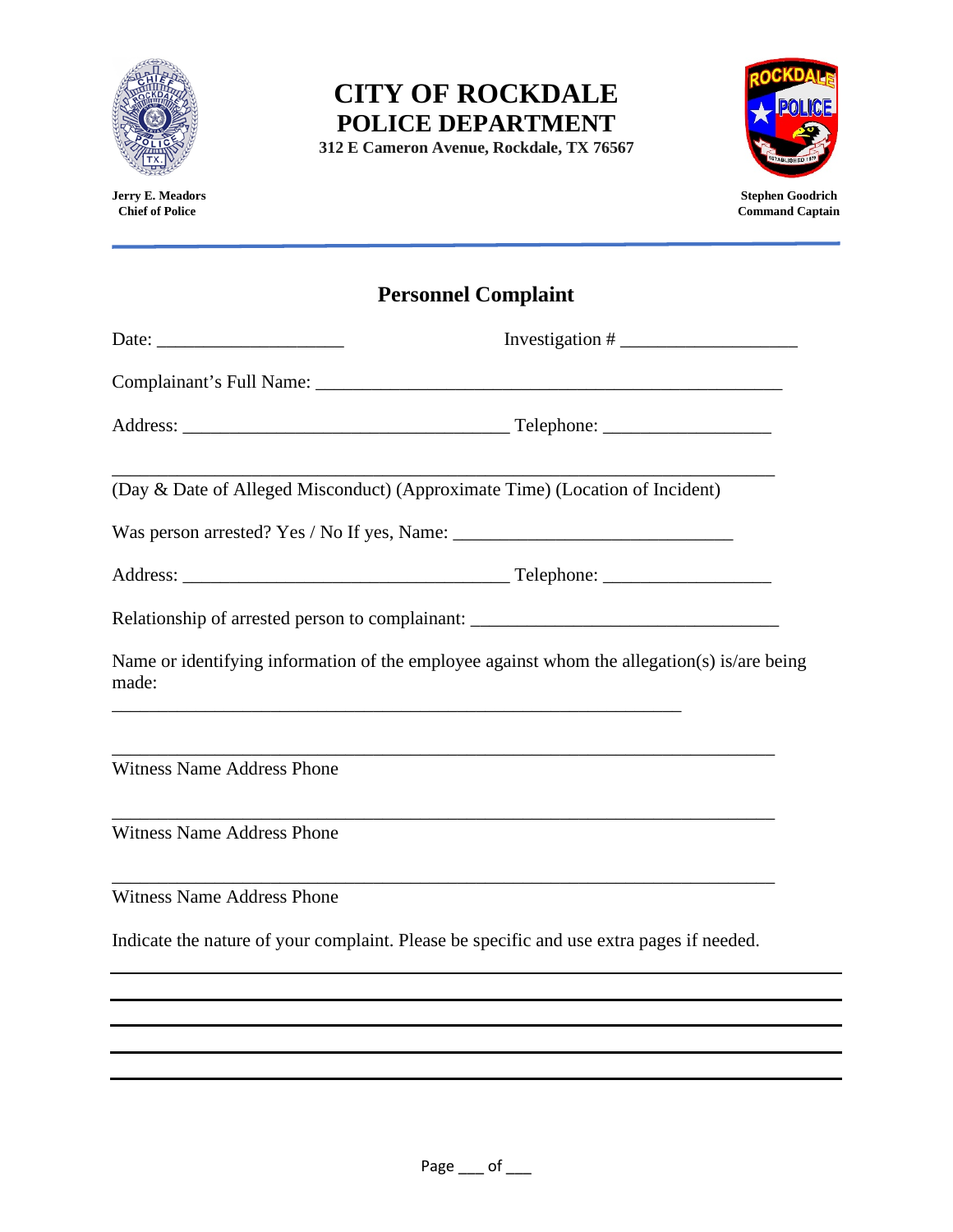

**312 E Cameron Avenue, Rockdale, TX 76567**



**Jerry E. Meadors** Stephen Goodrich<br> **Stephen Goodrich**<br> **Stephen Goodrich**<br> **Command Captain Command Captain** 

| <b>Personnel Complaint</b> |  |
|----------------------------|--|
|                            |  |
|                            |  |
|                            |  |
|                            |  |
|                            |  |
|                            |  |
|                            |  |
|                            |  |
|                            |  |
|                            |  |
|                            |  |
|                            |  |
|                            |  |
|                            |  |
|                            |  |
|                            |  |
|                            |  |
|                            |  |
|                            |  |
|                            |  |
|                            |  |
|                            |  |
|                            |  |
|                            |  |
|                            |  |
|                            |  |
|                            |  |
|                            |  |
|                            |  |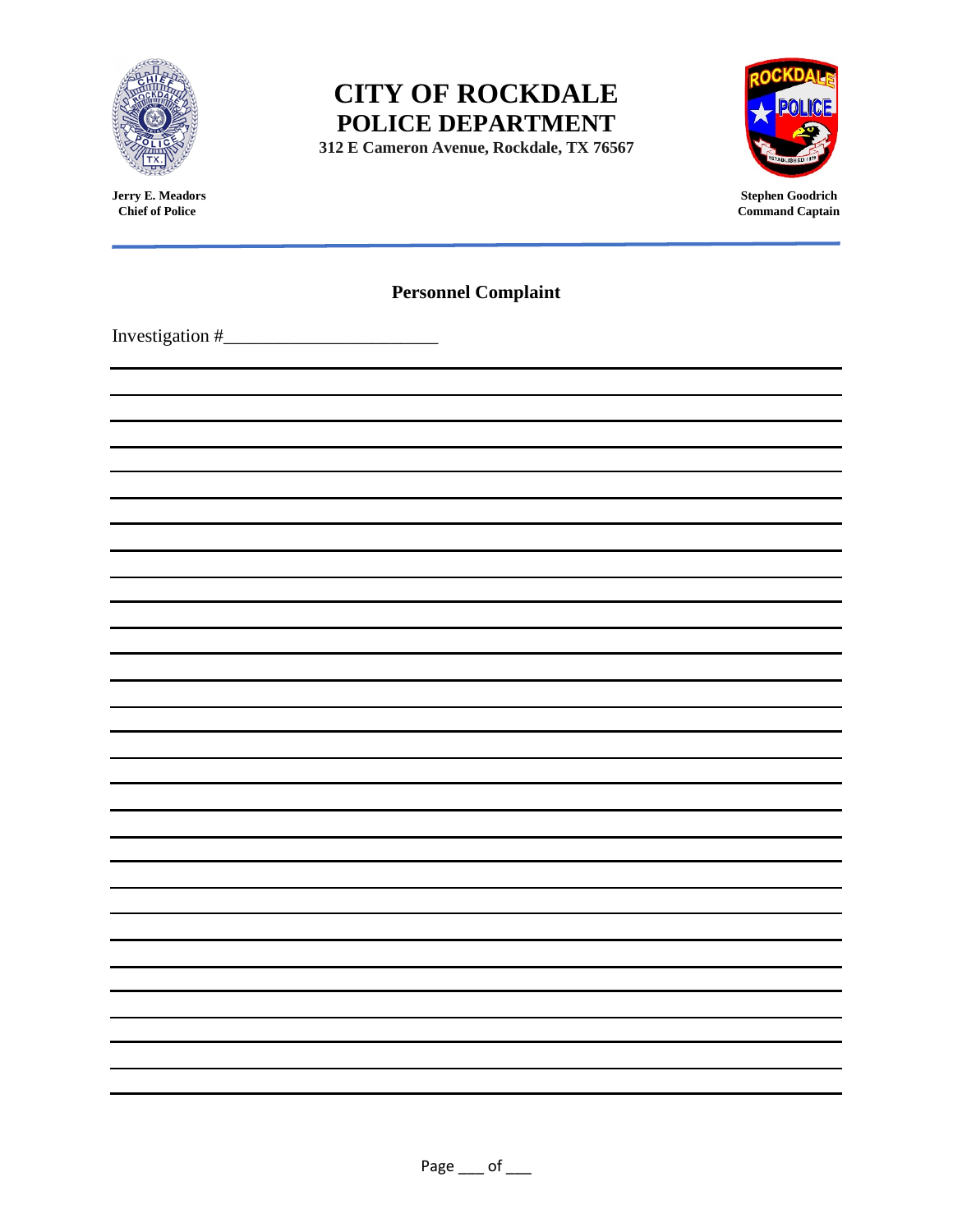

**312 E Cameron Avenue, Rockdale, TX 76567**



**Jerry E. Meadors** Stephen Goodrich<br> **Stephen Goodrich**<br> **Stephen Goodrich**<br> **Command Captain Command Captain** 

| <b>Personnel Complaint</b> |         |
|----------------------------|---------|
|                            |         |
|                            |         |
|                            |         |
|                            |         |
|                            |         |
|                            |         |
|                            |         |
|                            |         |
|                            |         |
|                            |         |
|                            |         |
|                            |         |
|                            |         |
|                            |         |
|                            |         |
|                            |         |
|                            |         |
|                            |         |
|                            |         |
|                            |         |
|                            |         |
|                            |         |
|                            |         |
|                            |         |
|                            |         |
|                            |         |
|                            |         |
|                            |         |
| Complainant's Signature    | Witness |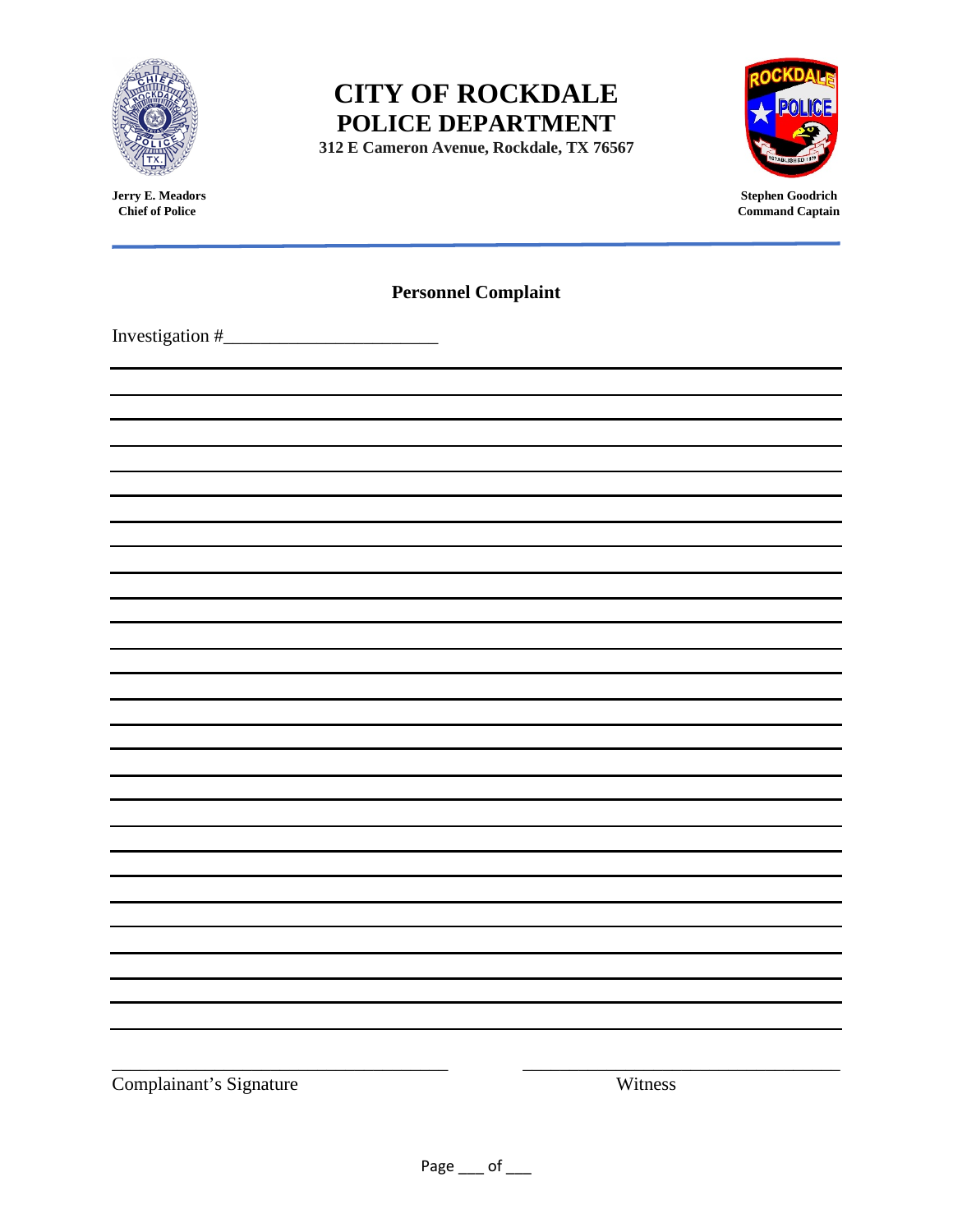

**312 E Cameron Avenue, Rockdale, TX 76567**



**Jerry E. Meadors Stephen Goodrich Command Captain** 

**Personnel Complaint**

Investigation #\_\_\_\_\_\_\_\_\_\_\_\_\_\_\_\_\_\_\_\_\_\_\_

## **Texas law governing formal employee complaints**

#### **Texas Local Government Code**

### **§ 614.022. Complaint to be in Writing and Signed by Complainant.**

To be considered by the head of a state agency or by the head of a fire or police department, the complaint must be:

(1) in writing; and

(2) signed by the person making the complaint.

#### **§ 614.023. Copy of Complaint to be Given to Officer or Employee.**

(a) A copy of a signed complaint against a law enforcement officer, fire fighter, or police officer shall be given to the officer or employee within a reasonable time after the complaint is filed. (b) Disciplinary action may not be taken against the officer or employee unless a copy of the signed complaint is given to the employee.

#### **Texas Penal Code**

#### **Sec. 37.02: Perjury**

1. A person commits an offense if, with intent to deceive and with knowledge of the statement's meaning:

a. he makes a false statement under oath or swears to the truth of a false statement previously made and

the statement is required or authorized by law to be made under oath; or

b. he makes a false unsworn declaration under Chapter 132, Civil Practice and Remedies Code.

2. An offense under this section is a Class A Misdemeanor.

#### **Sec. 37.03: Aggravated Perjury**

1. A person commits an offense if he commits perjury as defined in Section 37.02 of this code, and the false

statement:

- a. is made during or in connection with an official proceeding; and
- b. is material.
- 2. An offense under this section is a felony of the third degree.